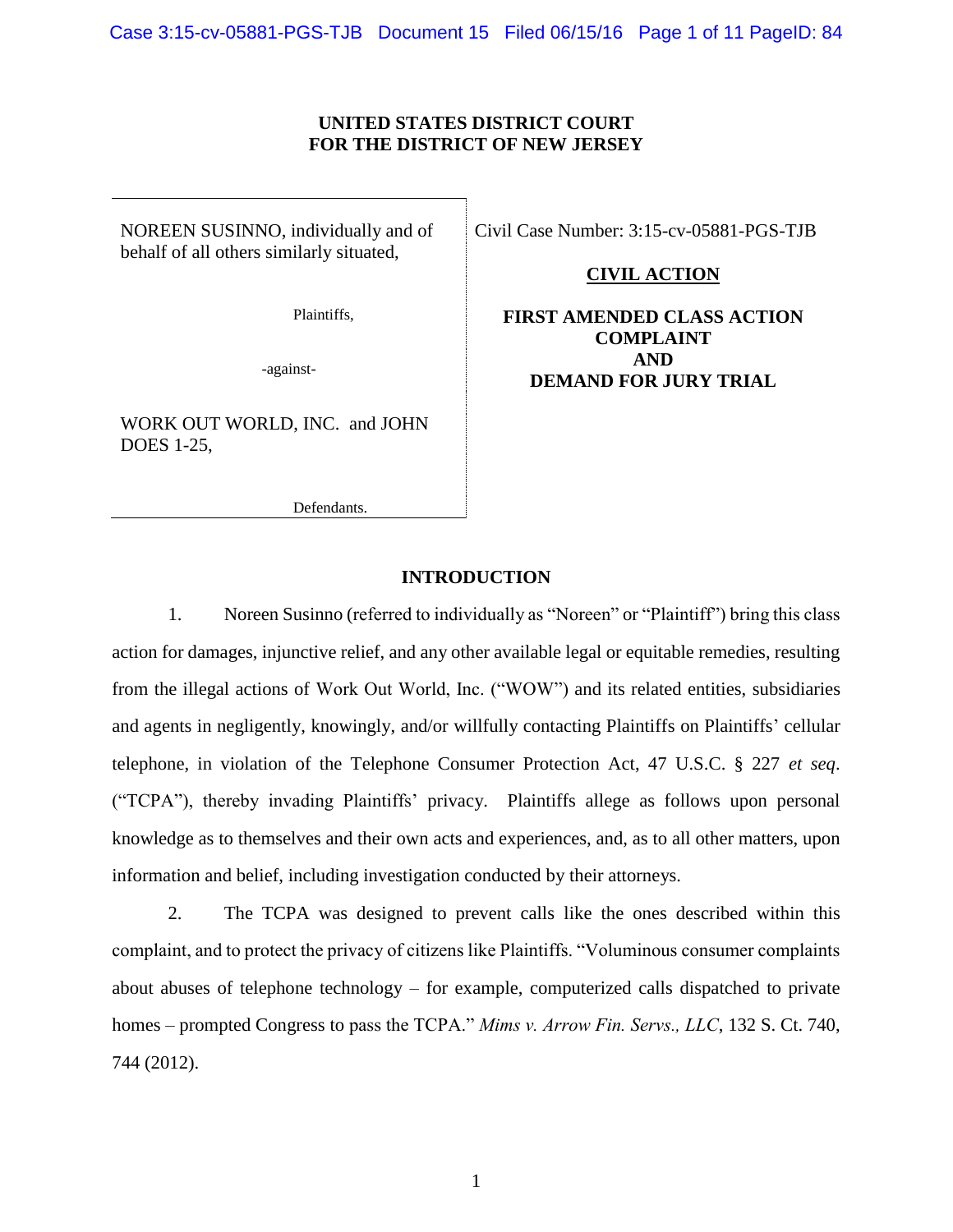3. In enacting the TCPA, Congress intended to give consumers a choice as to how creditors and telemarketers may call them, and made specific findings that "[t]echnologies that might allow consumers to avoid receiving such calls are not universally available, are costly, are unlikely to be enforced, or place an inordinate burden on the consumer. TCPA, Pub. L. No. 102- 243, § 11. Toward this end, Congress found that:

> [b]anning such automated or prerecorded telephone calls to the home, except when the receiving party consents to receiving the call or when such calls are necessary in an emergency situation affecting the health and safety of the consumer, is the only effective means of protecting telephone consumers from this nuisance and privacy invasion.

*Id.* at § 12; *see also Martin v. Leading Edge Recovery Solutions, LLC*, No. 11-C-5886, 2012 WL 3292838, at \*4 (N.D. Ill. Aug. 10, 2012) (citing Congressional findings on TCPA's purpose).

4. Congress also specifically found that "the evidence presented to the Congress indicates that automated or prerecorded calls are a nuisance and an invasion of privacy, regardless of the type of call...." *Id.* at §§ 12-13. *See also Mims*, 132 S. Ct. at 744.

5. The Federal Communication Commission ("FCC") has made rulings regarding the TCPA's vicarious liability standards as it relates to telemarketing. As early as 1995, the FCC stated that "[c]alls placed by an agent of the telemarketer are treated as if the telemarketer itself paced the call." See *In re Rules and Regulations Implementing the TCPA of 1991*, 10 FCC Rcd. 12391, 12397 ("The 1995 Ruling.")

# **JURISDICTION AND VENUE**

6. This Court has federal question jurisdiction because this case arises out of violations of federal law. *See* 47 U.S.C. § 227(b); *Mims v. Arrow Fin. Servs., LLC*, 132 S. Ct. 740 (2012).

7. To have standing in federal court, Plaintiff must have suffered a particularized and concrete harm.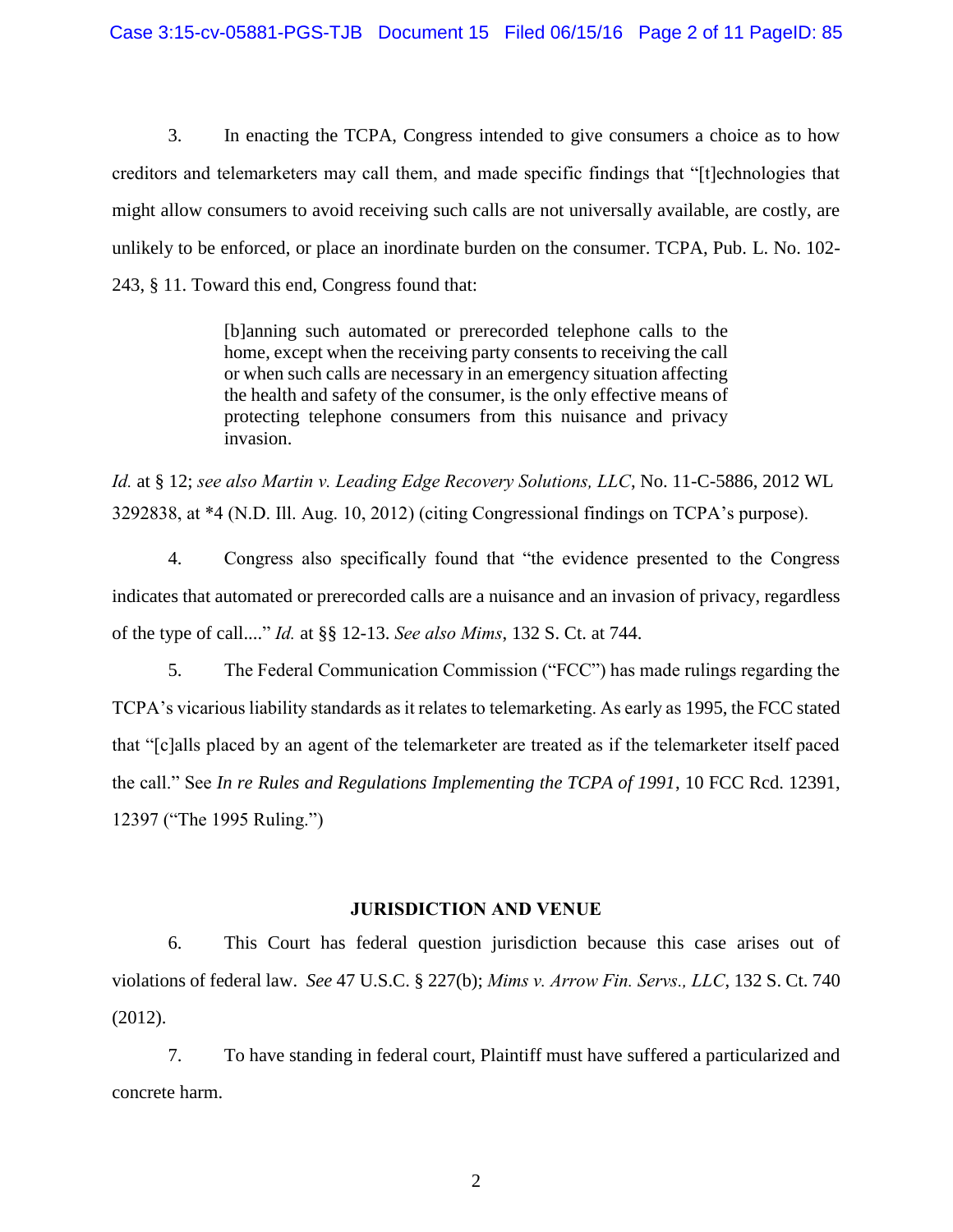8. Unwanted calls cause tangible harms and intangible harms.

9. In the recent Supreme Court decision of *Spokeo, Inc. v. Robin*, \_\_ U.S. \_\_\_\_, 2016 WL 282447 (May 16, 2016), the Court stated that one way to establish that an intangible injury is concrete is to evaluate whether it "has a close relationship to a harm that has traditionally been regarded as providing a basis for a lawsuit in English or American court." *Id* at \*7.

10. For example, invasion of privacy is an intangible harm that is recognized by the common law and is recognized as a common law tort.

11. When enacting the TCPA, Congress stressed the purpose of protecting consumers' privacy.

12. As Senator Hollings, the Act's sponsor, stated "Computerized calls are the scourge of modern civilization. They wake us up in the morning; they interrupt our dinner at night; they force the sick and elderly out of bed; they hound us until we want to rip the telephone right out of the wall." 137 Cong. Rec. 30,821-30,822 (1991).

13. In a recent decision discussing Plaintiff's Article III standing under a TCPA claim, the Court stated that wasting a consumer's time, and causing risk of injury due to interruption and distracting provides Article III standing. "Here, the court is satisfied that Plaintiffs' allegations demonstrate "concrete injury" as elucidated in *Spokeo*. In *Spokeo*, the "injury" Plaintiffs incurred was arguably merely procedural and thus non-concrete. In contrast, the TCPA and [state law] violations alleged here, if proven, required Plaintiffs to waste time answering or otherwise addressing widespread robocalls. The use of the autodialer, which allegedly enabled Defendants to make massive amounts of calls at low cost and in a short period of time, amplifies the severity of this injury. As Congress and Washington State's legislature agreed, such an injury is sufficiently concrete to confer standing." *Booth v. Appstack, Inc.* No. C13-1533JLR (W.D. Wash. May 25, 2016) slip op. at 12.

14. Venue is proper in the United States District Court for the District of New Jersey pursuant to 28 U.S.C. § 1391(b)(1) and 28 U.S.C. § 1391(b)(2) because the Defendant is located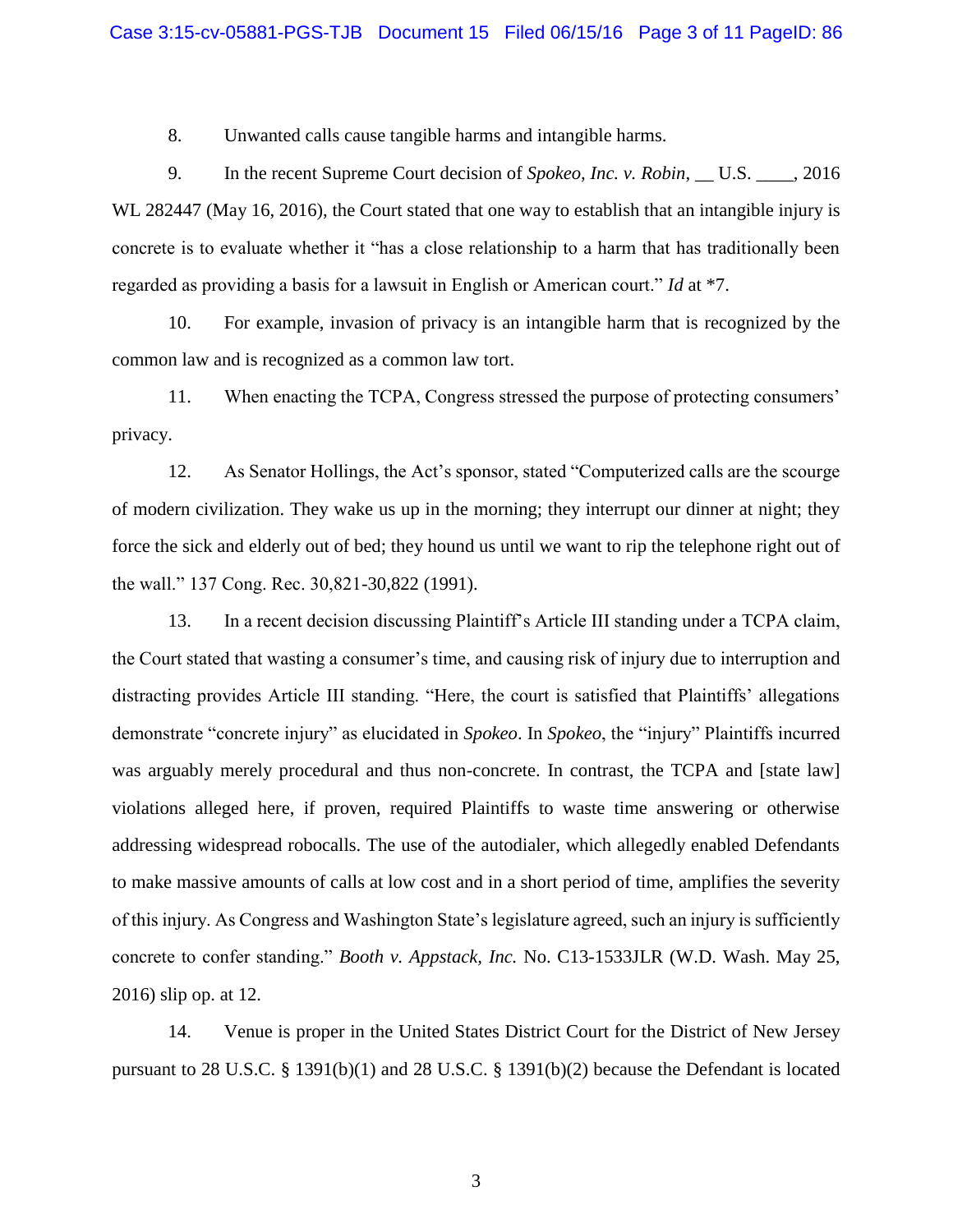and conducts business in this judicial district and because a substantial part of the act and/or omissions giving rise to the claims set forth herein occurred in this judicial district.

#### **PARTIES**

15. Plaintiff Noreen is, and at all times mentioned herein was, an individual and citizen of the State of New Jersey.

16. Upon information and belief, WOW is and was at all relevant times a business entity duly formed under the laws of the State of New Jersey with a place of business located at Seaview Square Mall, 2345 NJ-66, Ocean Township, New Jersey 07712. Defendant is and at all relevant times mentioned herein a "person" as defined by 47 U.S.C. § 153(39).

### **FACTUAL ALLEGATIONS**

17. Sometime prior to July 28, 2015, Plaintiff was assigned, and became the owner of a cellular telephone number ending in 5095 from her wireless provider.

18. On or about July 28, 2015, Plaintiff received a telephone call on her cellular telephone number from 732-903-1800.

19. Upon information and belief, the telephone number 732-903-1800 belongs to the Defendant.

20. The Defendant left a pre-recorded message on Plaintiff's cellular telephone voicemail system as follows:

> "This is an important update pertaining to a letter we recently mailed you. We failed to mention that membership pricing at WOW will be increasing significantly. As a former member you have the chance to beat the upcoming price increase. Until July  $31<sup>st</sup>$  we invite you and up to two friends or family to join WOW on this VIP membership that includes access to all locations group classes, free babysitting, or tanning. All for zero down and twenty dollars a month. Plus the monthly dues are guaranteed to never increase. Remember this offer expires this Friday July 31<sup>st</sup>.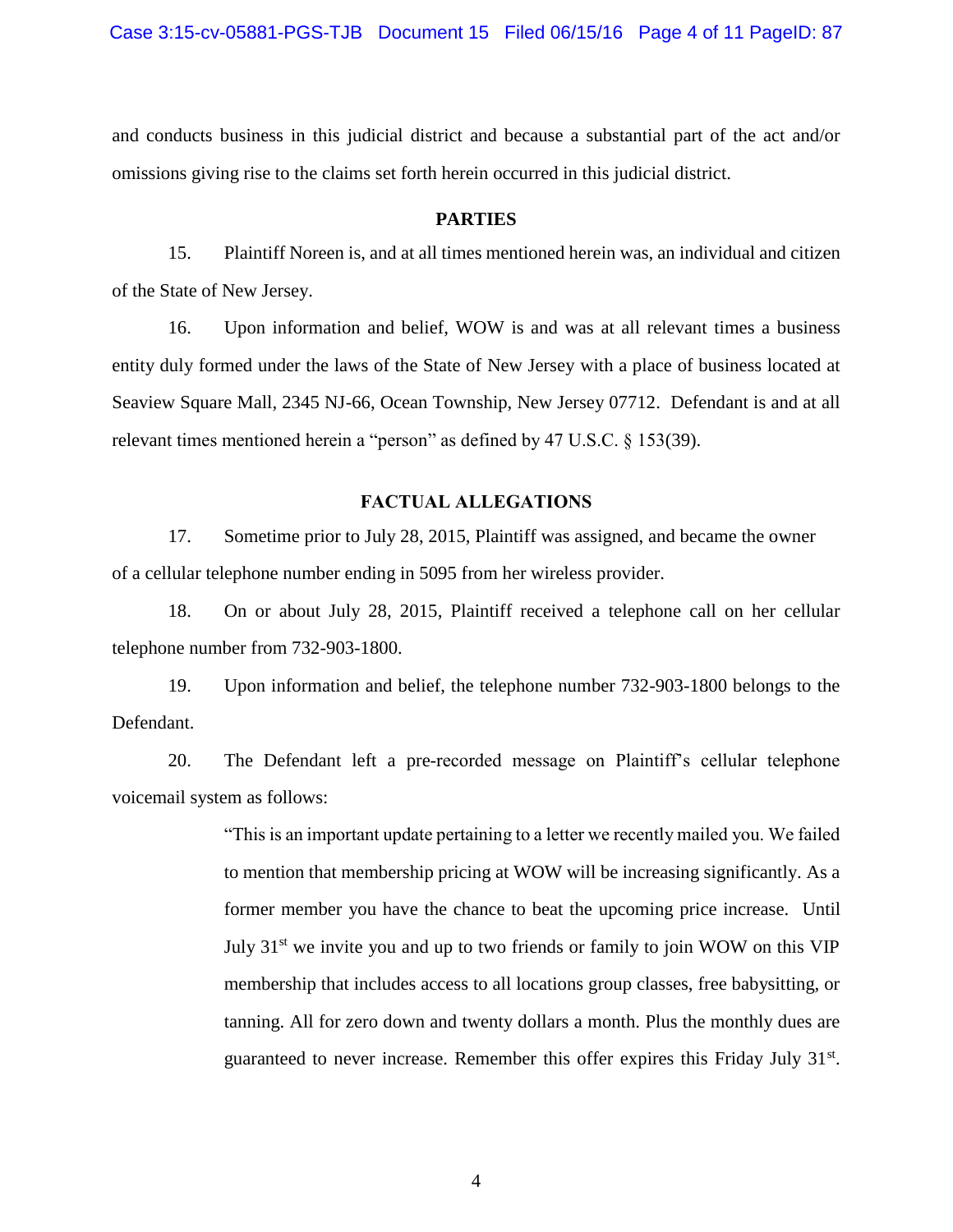Stop by any location or join online at workoutworld.com/rejoin. That's workoutworld.com/rejoin."

21. The message was followed by a six second pause and lasted one minute and two seconds in total.

22. Upon information and belief, and based off of above, the Defendants used an automatic telephone dialing system ("ATDS") as defined by 47 U.S.C.  $\S$  227(a)(1), which is prohibited by 47 U.S.C.  $\S$  227(b)(1)(A).

23. The ATDS used by Defendants has the capacity to store or produce telephone numbers to be called, using a random or sequential number generator.

24. The telephone numbers Defendants called were assigned to a cellular telephone service for which the Plaintiffs incurred charges for incoming calls pursuant to 47 U.S.C. §  $227(b)(1)$ .

25. Plaintiffs did not provide prior express written consent to receive telephone calls from Defendant using an artificial or prerecorded voice utilizing an ATDS, as required by 47 U.S.C. § 227(b)(1)(A).

26. Under the Federal Communication Commission's amended regulation which took place on October 16, 2013, telemarketers must obtain prior express written consent of the called party to autodial or leave prerecorded telemarketing calls to a wireless number and to leave prerecorded calls to residential landlines.

27. Defendant is and was aware that it is placing unsolicited robocalls to Plaintiff and other consumers without their prior written express consent.

28. These telephone calls by Defendants or its agents were therefore in violation of 47 U.S.C. § 227(b)(1).

29. Congress enacted the TCPA to prevent real harm. Congress found that "automated or pre-recorded calls are a nuisance and an invasion of privacy, regardless of the type of call" and decided that "banning" such calls made without consent was "the only effective means of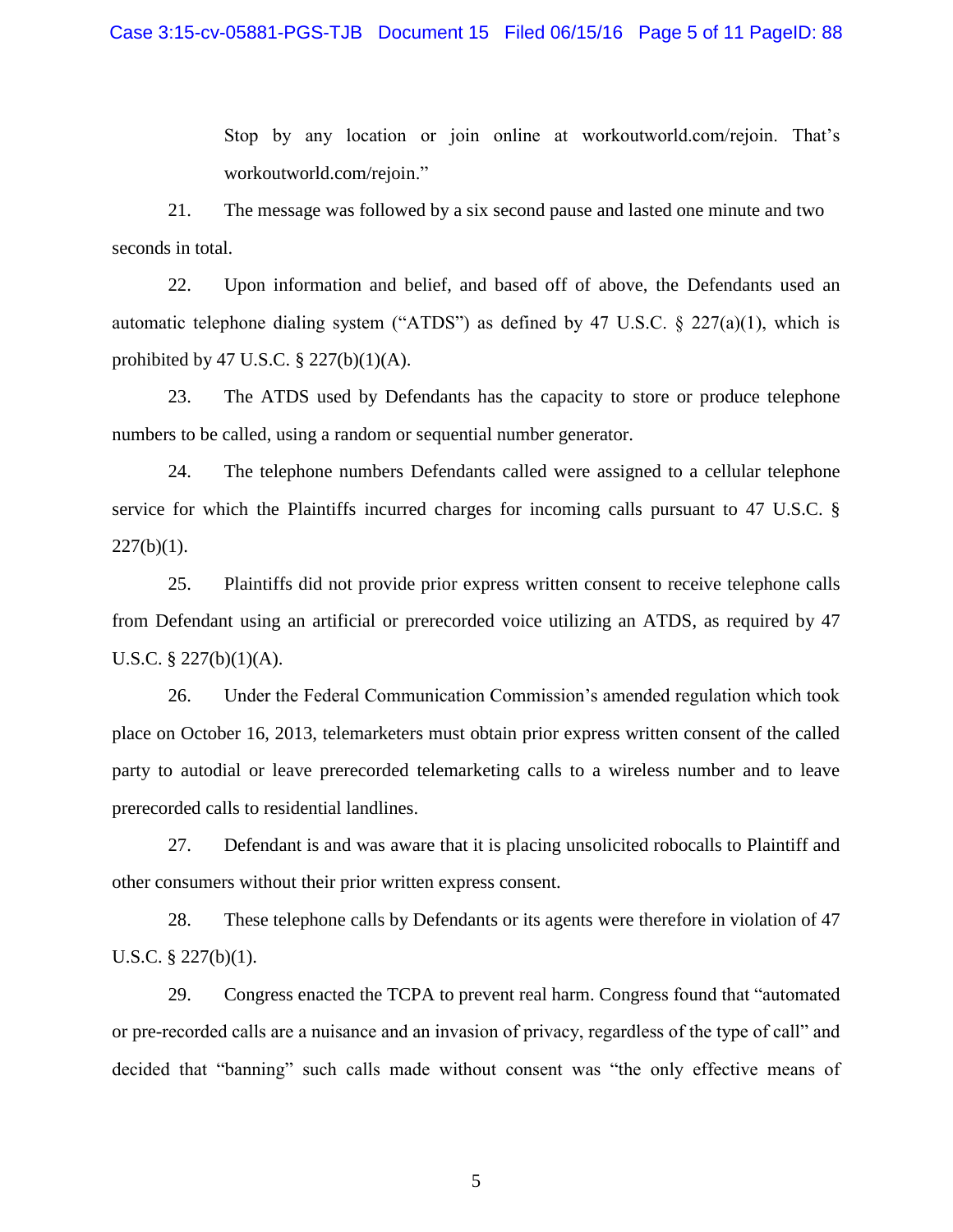protecting telephone consumers from this nuisance and privacy invasion." Pub. L. No. 102-243 §§2(10-13)(Dec. 20, 1991) *codified at* 47 U.S.C. § 227.

30. Defendant's action harmed Plaintiff by causing the very harm that Congress sought to prevent – a "nuisance and invasion of privacy."

31. Defendant's action harmed Plaintiff by trespassing upon and interfering with Plaintiff's rights and interest in Plaintiff's cellular telephone.

32. Defendant's action harmed Plaintiff by intruding upon Plaintiff's seclusion.

33. Defendant's action harmed Plaintiff by causing Plaintiff aggravation and annoyance.

34. Defendant's action harmed Plaintiff by wasting the Plaintiff's time.

35. Defendant's action harmed Plaintiff in the loss of use of her phone during the time that her phone was occupied by incoming calls.

36. Defendant's action harmed Plaintiff by depleting the battery life on Plaintiff's cellular telephone.

# **CLASS ACTION ALLEGATIONS**

37. Plaintiffs bring this action individually and on behalf of all others similarly situated ("the Class").

38. Plaintiffs represent, and are members of, the Class, consisting of:

All persons within the United States who (1) received any telephone call; (2) promoting Defendant's services (3) that featured an artificial or pre-recorded voice; and (4) for which the caller had no record of prior written express consent to make such call to the telephone number that received it.

39. Defendant and its employees or agents are excluded from the Class. Plaintiffs do not know the number of members in the Class, but believe the Class members number in the tens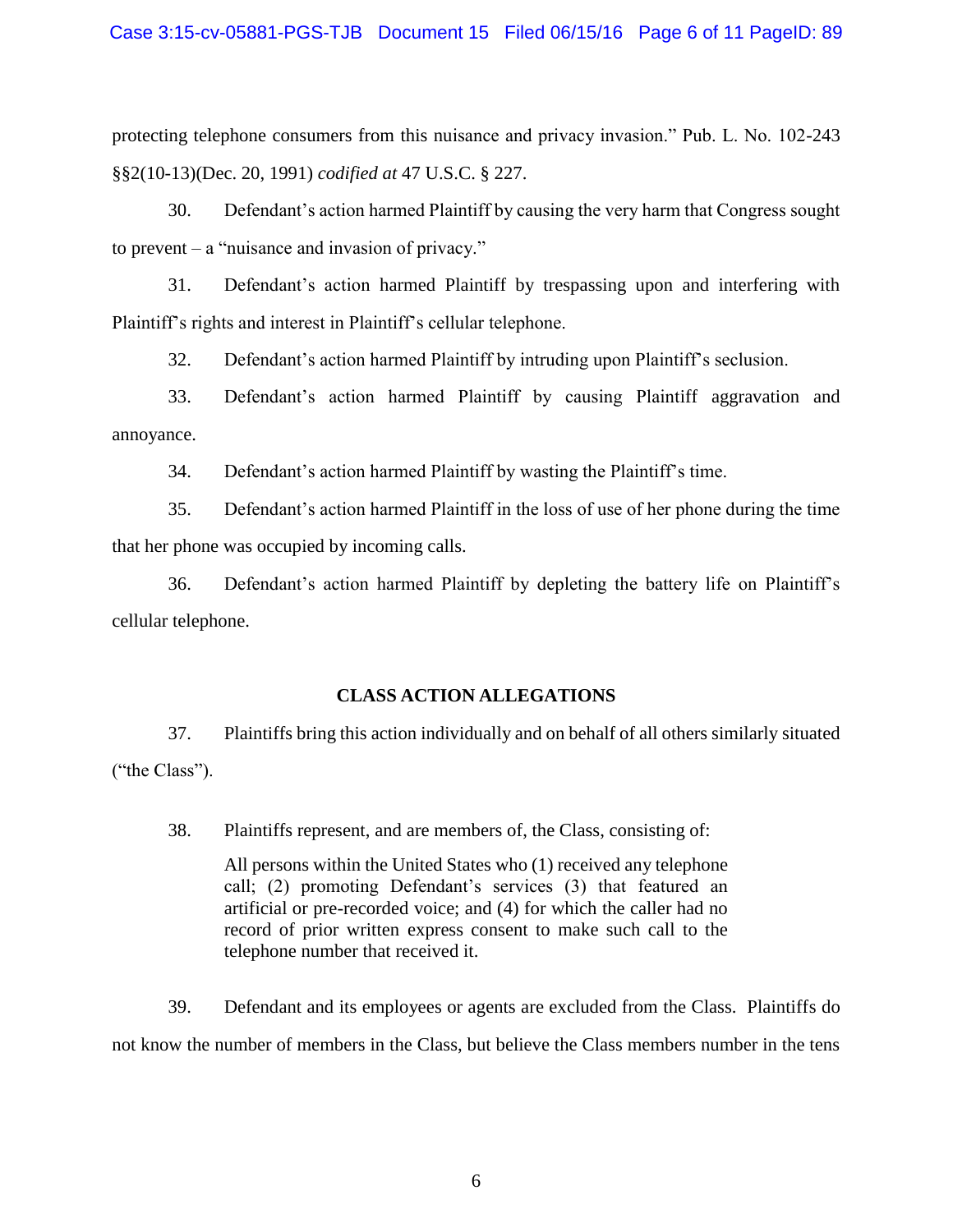#### Case 3:15-cv-05881-PGS-TJB Document 15 Filed 06/15/16 Page 7 of 11 PageID: 90

of thousands, if not more. Thus, this matter should be certified as a Class action to assist in the expeditious litigation of this matter.

40. Plaintiffs and members of the Class were harmed by the acts of Defendant in at least the following ways: Defendant illegally contacted Plaintiffs and the Class members via their cellular telephones thereby causing Plaintiffs and the Class members to incur certain cellular telephone charges or reduce cellular telephone time for which Plaintiffs and the Class members previously paid, by having to retrieve or administer messages left by Defendant during those illegal calls, and invading the privacy of said Plaintiffs and the Class members. Plaintiffs and the Class members were damaged thereby.

41. This suit seeks only damages and injunctive relief for recovery of economic injury on behalf of the Class and it expressly is not intended to request any recovery for personal injury and claims related thereto. Plaintiffs reserve the right to expand the Class definition to seek recovery on behalf of additional persons as warranted as facts are learned in further investigation and discovery.

42. The joinder of the Class members is impractical and the disposition of their claims in the Class action will provide substantial benefits both to the parties and to the Court. The Class can be identified through Defendants' records or Defendants' agent's records.

43. There is a well-defined community of interest in the questions of law and fact involved affecting the parties to be represented. The questions of law and fact to the Class predominate over questions which may affect individual Class members, including the following:

- 1. Whether, since October 16, 2013, Defendants made any call/s (other than a call made for emergency purposes or made with the prior express consent of the called party) to Class members using artificial or prerecorded voice to any telephone number assigned to a telephone service;
- 2. Whether Plaintiffs and the Class members were damaged thereby, and the extent of damages for such violation; and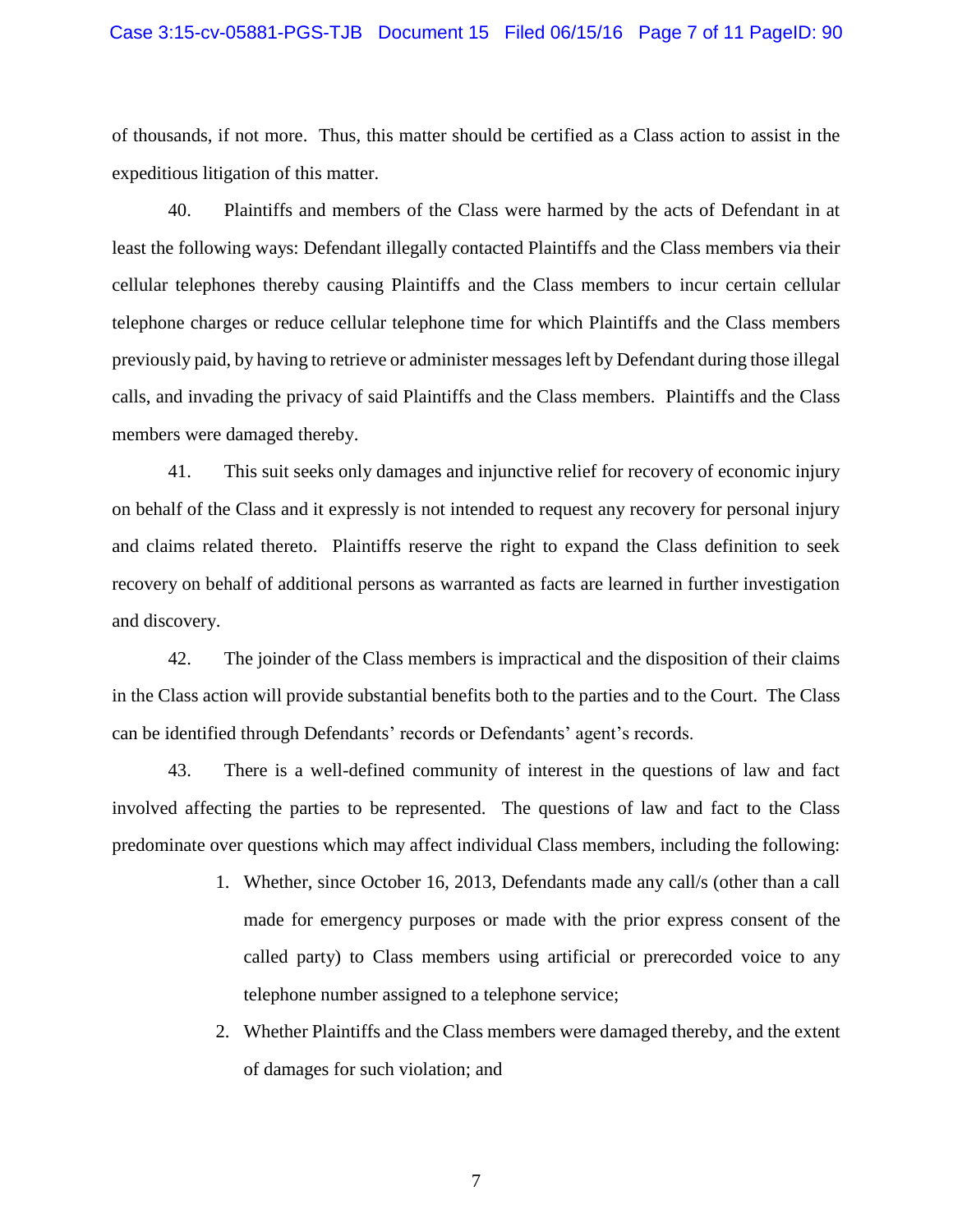3. Whether Defendants should be enjoined from engaging in such conduct in the future.

44. As persons who received numerous calls using an automatic telephone dialing system or an artificial or prerecorded voice, without Plaintiffs' prior express consent, Plaintiffs are asserting claims that are typical of the Class. Plaintiffs will fairly and adequately represent and protect the interests of the Class in that Plaintiffs have no interest antagonistic to any member of the Class.

45. Plaintiffs and the members of the Class have all suffered irreparable harm as a result of Defendant's unlawful and wrongful conduct. Absent a class action, the Class will continue to face the potential for irreparable harm. In addition, these violations of law will be allowed to proceed without remedy and Defendant will likely continue such illegal conduct. Because of the size of the individual Class member's claims, few if any Class members could afford to seek legal redress for the wrongs complained of herein.

46. Plaintiffs have retained counsel experienced in handling class action claims and claims involving violations of the TCPA.

47. A class action is a superior method for the fair and efficient adjudication of this controversy. Class-wide damages are essential to induce Defendant to comply with federal and California law. The interest of Class members in individually controlling the prosecution of separate claims against Defendants is small because the maximum statutory damages in an individual action for violation of privacy are minimal. Management of these claims is likely to present significantly fewer difficulties than those presented in many class claims.

48. Defendants have acted on grounds generally applicable to the Class, thereby making appropriate final injunctive relief and corresponding declaratory relief with respect to the Class as a whole.

## **CAUSES OF ACTION**

#### **COUNT I**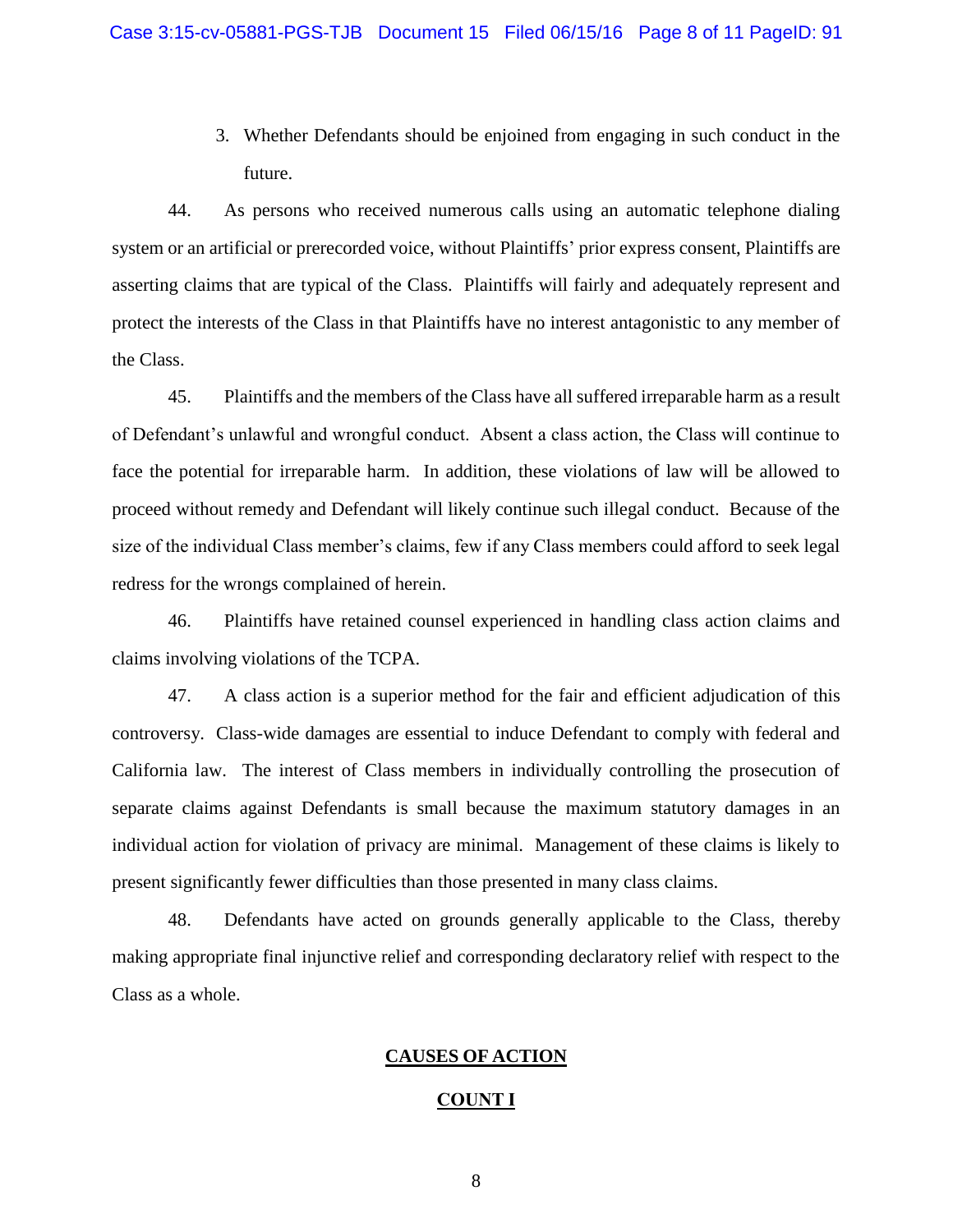# **NEGLIGENT VIOLATIONS OF THE TELEPHONE CONSUMER PROTECTION ACT 47 U.S.C. § 227** *ET SEQ.*

49. Plaintiffs incorporate by reference all of the above paragraphs of this Complaint as though fully stated herein.

50. The foregoing acts and omissions of Defendants constitute numerous and multiple negligent violations of the TCPA, including but not limited to each and every one of the abovecited provisions of 47 U.S.C. § 227 *et seq.*

51. As a result of Defendants negligent violations of 47 U.S.C. § 227 *et seq.*, Plaintiffs and the Class are entitled to an award of \$500.00 in statutory damages for each and every violation, pursuant to 47 U.S.C. § 227(b)(3)(B).

52. Plaintiffs and the Class are also entitled to and seek injunctive relief prohibiting such conduct in the future.

# **COUNT II**

# **KNOWING AND/OR WILLFUL VIOLATIONS OF THE TELEPHONE CONSUMER PROTECTION ACT 47 U.S.C. § 227** *ET SEQ.*

53. Plaintiffs incorporate by reference all of the above paragraphs of this Complaint as though fully stated herein.

54. The foregoing acts and omissions of Defendants constitute numerous and multiple knowing and/or willful violations of the TCPA, including but not limited to each and every one of the above-cited provisions of 47 U.S.C. § 227 *et seq.*

55. As a result of Defendants' knowing and/or willful violations of 47 U.S.C. § 227 *et seq.*, Plaintiff and each of the Class are entitled to treble damages, as provided by statute, up to \$1,500.00 for each and every violation, pursuant to 47 U.S.C. § 227(b)(3)(B) and 47 U.S.C.  $$227(b)(3)(C).$ 

56. Plaintiffs and the Class are also entitled to and seek injunctive relief prohibiting such conduct in the future.

# **PRAYER FOR RELIEF**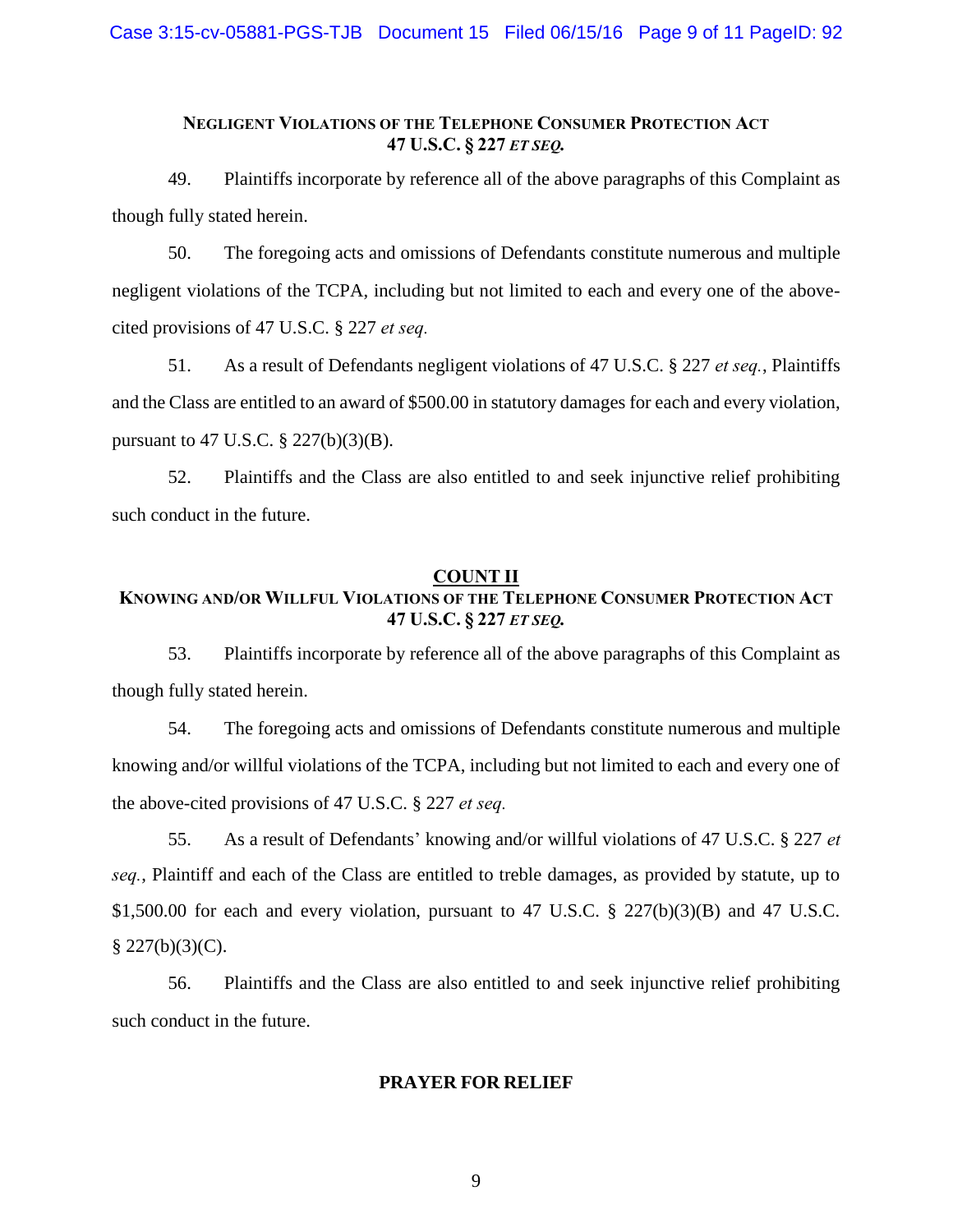**WHEREFORE**, on Plaintiff's own behalf and on behalf of the Class members, respectfully pray for the following relief:

- a. On the First Count for Negligent Violations of the TCPA, 47 U.S.C. §227 *et seq.*, Plaintiff seeks: (i) for herself and each Class member \$500.00 in statutory damages, for each and every violation, pursuant to 47 U.S.C.  $\S$  227(b)(3)(B) as a result of Defendant's negligent violations of 47 U.S.C. § 227(b)(1); (ii) injunctive relief prohibiting such conduct in the future pursuant to 47 U.S.C.  $\S 227(b)(3)(A)$ ; and (iii) any other relief the Court may deem just and proper; and
- b. On the Second Count for Knowing and/or Willful Violation of the TCPA, 47 U.S.C. §227 *et seq.*, Plaintiff seeks: (i) for herself and each Class member treble damages, as provided by statute, up to \$1,500.00 for each and every violation, pursuant to 47 U.S.C.  $\S 227(b)(3)(B)$  and 47 U.S.C.  $\S 227(b)(3)(C)$  as a result of Defendant's willful and/or knowing violations of 47 U.S.C.  $\S$  227(b)(1); (ii) injunctive relief prohibiting such conduct in the future pursuant to 47 U.S.C.  $\S$  227(b)(3)(A); and any other relief the Court may deem just and proper.

## **DEMAND FOR TRIAL BY JURY**

Pursuant to Rule 38(b) of the Federal Rules of Civil Procedure, Plaintiffs, on behalf of themselves and all others similarly situated, demands a trial by jury on all questions of fact raised by the complaint.

Date: June 15, 2016

### **MARCUS & ZELMAN, LLC**

*/s/ Ari Marcus* Ari Marcus, Esq. 1500 Allaire Avenue, Suite 101 Ocean, New Jersey 07712 (732) 695-3282 telephone (732) 298-6256 facsimile Ari@MarcusZelman.com